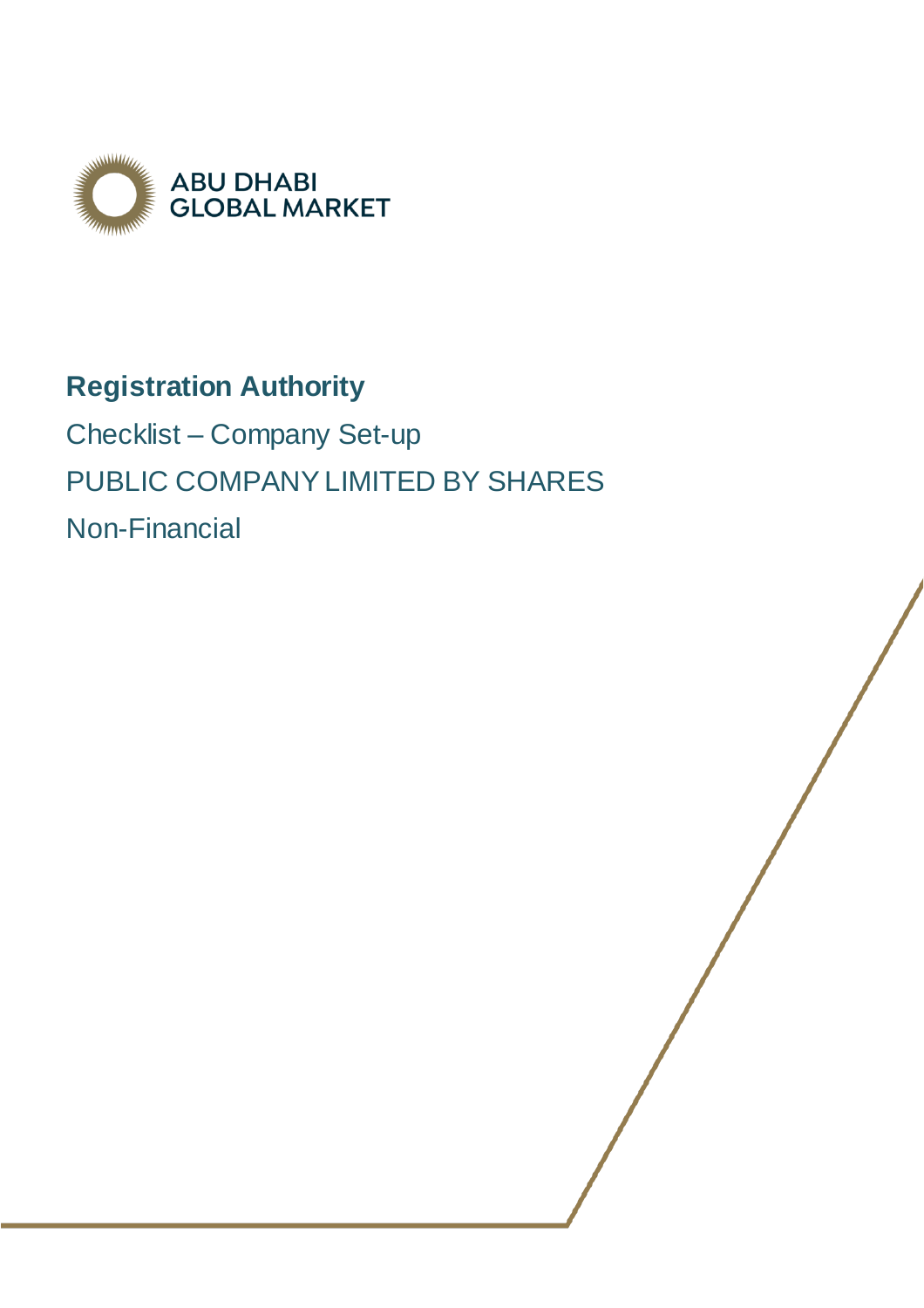## **STAGE ONE – BUSINESS APPLICATION – NON-FINANCIAL**

#### PUBLIC COMPANY LIMITED BY SHARES – NON-FINANCIAL

|        | <b>Requirements</b>                                                                                                                                                                                                                                                                                                                                                                                                                                                                                                                                                                                                                                                                                 | <b>Useful Links</b>                                           |
|--------|-----------------------------------------------------------------------------------------------------------------------------------------------------------------------------------------------------------------------------------------------------------------------------------------------------------------------------------------------------------------------------------------------------------------------------------------------------------------------------------------------------------------------------------------------------------------------------------------------------------------------------------------------------------------------------------------------------|---------------------------------------------------------------|
|        | Choose business activities.<br>Refer: List of permitted activities available on the ADGM<br>website                                                                                                                                                                                                                                                                                                                                                                                                                                                                                                                                                                                                 | <b>List of Permitted Activities -</b><br><b>Non-Financial</b> |
|        | <b>Contact Business Development Team</b>                                                                                                                                                                                                                                                                                                                                                                                                                                                                                                                                                                                                                                                            | <b>Contact Details - Business</b><br><b>Development Team</b>  |
| $\Box$ | Choose the type of legal entity as PUBLIC COMPANY LIMITED BY List of Legal Entities<br><b>SHARES</b><br>Refer: List of Legal entities available in ADGM website                                                                                                                                                                                                                                                                                                                                                                                                                                                                                                                                     |                                                               |
| ┓      | Complete <b>Business Application</b> Form - Applicable for all non-<br>financial business activities<br>You will need to provide detailed answers to the following<br>questions:<br>Will the proposed entity conduct Financial Business<br>activities as defined in Schedule 1 of the ADGM FSMR<br>Module?<br>Which business activities do you intend to conduct?<br>Describe your relevant expertise and track record in the<br>proposed activities<br>Describe the opportunities, challenges and competitive<br>$\bullet$<br>landscape for the business<br>Describe the sources of funding for the business<br>What is the expected headcount for years 1, 2 and 3 of<br>$\bullet$<br>operations? | www.registration.adgm.com                                     |

## **1. STAGE TWO – INCORPORATION OF COMPANY – STANDARD REQUIREMENTS**

| <b>Standard Requirements</b>                                                            | <b>Useful Links</b>                              |
|-----------------------------------------------------------------------------------------|--------------------------------------------------|
| Choose a company name.                                                                  | www.registration.adgm.com                        |
| Search if the company name is still available<br>Refer: Business and Company Name Rules | <b>Business and Company Name</b><br><b>Rules</b> |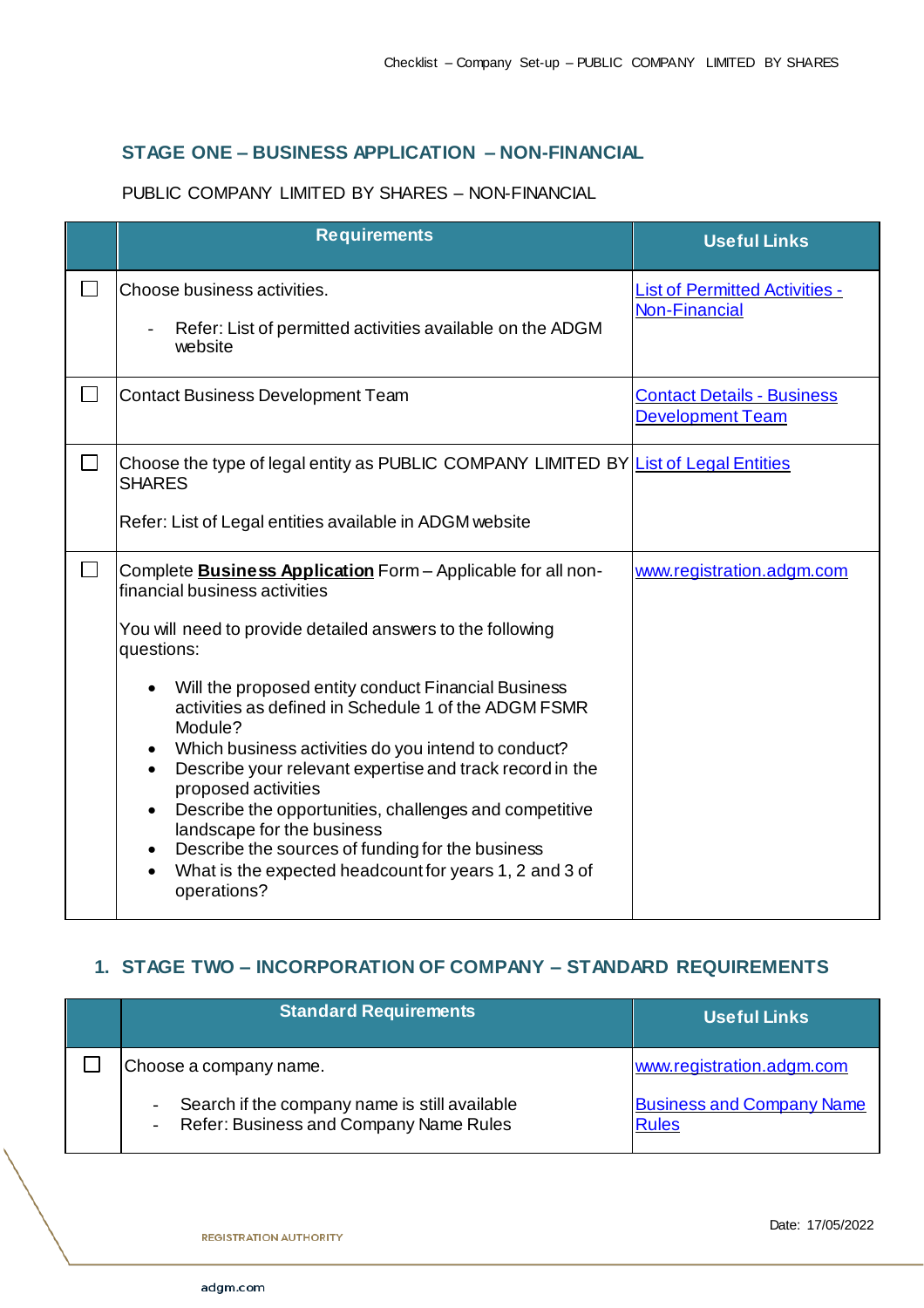|                | Similar name declaration may be required if the applicants<br>are using a proposed name that is similar to others<br>As per the ADGM Companies Regulations, the name of a<br>limited company that is a public company must end with the<br>word "PUBLIC LIMITED COMPANY", "public limited<br>company", "plc", "PLC", "p.l.c." or "P.L.C."                                                                                                                                         |                                     |
|----------------|-----------------------------------------------------------------------------------------------------------------------------------------------------------------------------------------------------------------------------------------------------------------------------------------------------------------------------------------------------------------------------------------------------------------------------------------------------------------------------------|-------------------------------------|
| $\Box$         | Choose a tradename (this is not mandatory).                                                                                                                                                                                                                                                                                                                                                                                                                                       | www.registration.adgm.com           |
|                | Not mandatory<br>$\overline{\phantom{a}}$<br>This is different from the company name (i.e. does not need Rules<br>to include the suffix)<br>Name used to trade, appear on the signage<br>$\overline{\phantom{a}}$<br>Search if the trade name is still available<br>Refer: Business and Company Name Rules<br>Authorisation from the trade name owner/holder of IP right<br>of well-known brand will be required in the form of franchise<br>agreement, authorization letter etc. | <b>Business and Company Name</b>    |
| $\blacksquare$ | Select the accounting reference date/end of the fiscal year.<br>(standard: 31 December)                                                                                                                                                                                                                                                                                                                                                                                           |                                     |
| $\Box$         | Draft articles of association                                                                                                                                                                                                                                                                                                                                                                                                                                                     | <b>Model Articles</b>               |
|                | Model Articles - Public Company Limited by Shares (either<br>in English only or bilingual English/Arabic) are available on<br>the ADGM website but this can be amended or bespoke<br>articles uploaded, provided the applicant can confirm that<br>these are compliant with the ADGM Companies<br>Regulations and subordinate legislation<br>If signed version is to be used, evidence of signing<br>authority                                                                    |                                     |
|                | <b>Registered Office Address</b>                                                                                                                                                                                                                                                                                                                                                                                                                                                  | <b>Contact Details - Registered</b> |
|                | Mandatory and must be located in Al Maryah Island<br>Contact landlord (Mubadala, Regus, Bloom, WeWork,<br>Cloud Spaces)<br>Signed Lease Agreement with the Landlord<br>Lease agreement must be valid for 1 year from<br>commercial license issuance date                                                                                                                                                                                                                          | <b>Office Address</b>               |
|                | <b>Statement Of Compliance</b>                                                                                                                                                                                                                                                                                                                                                                                                                                                    | <b>Companies Regulations</b>        |
|                | Mandatory upload as per s10 of the ADGM Companies<br>Regulations.<br>"[] The statement of compliance required to be<br>delivered to the Registrar is a statement that                                                                                                                                                                                                                                                                                                             |                                     |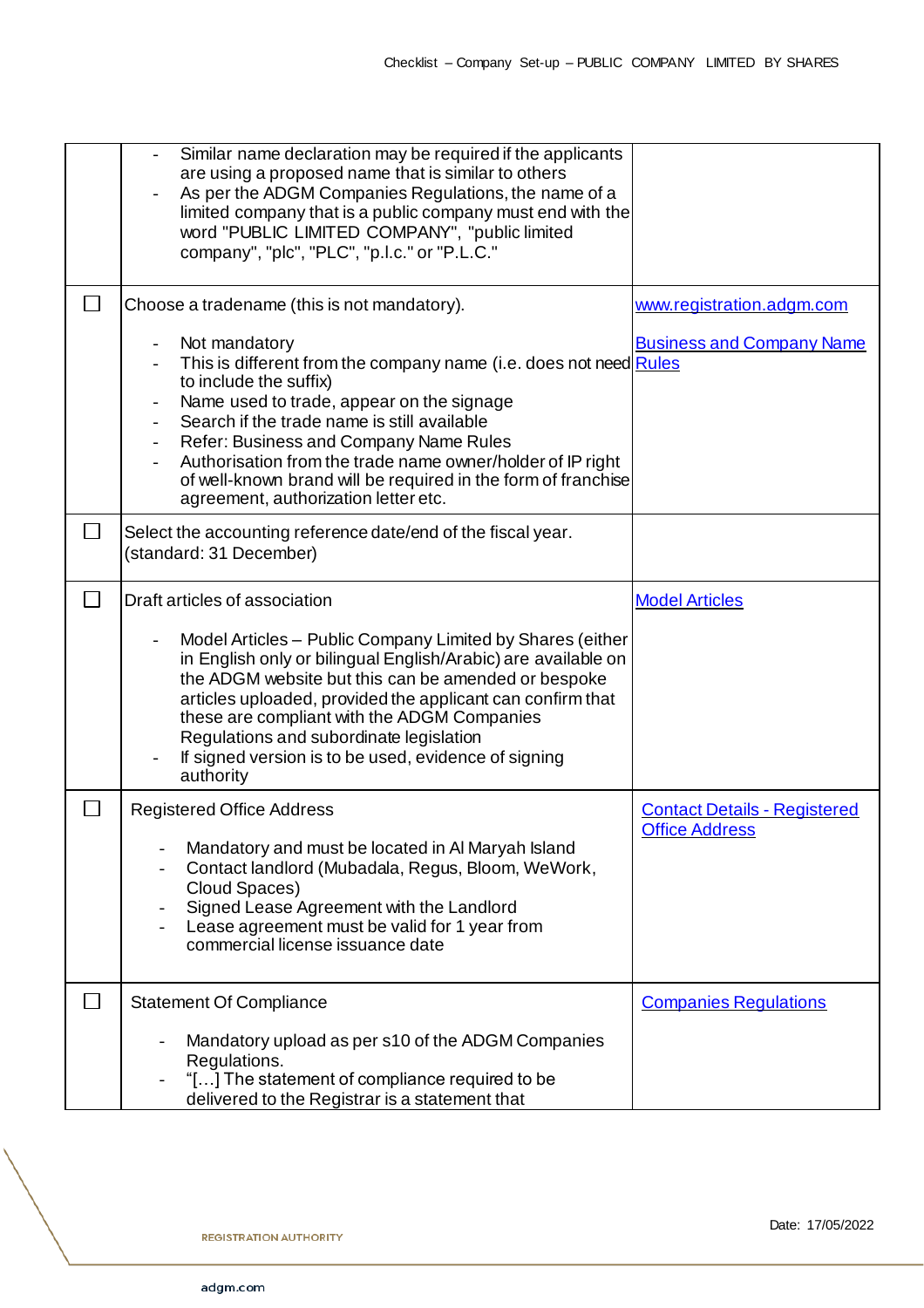|                             | the requirements of these Regulations as to registration<br>have been complied with. []"                                                                                                                                                                                                                                                                                                                                                       |                                                                     |
|-----------------------------|------------------------------------------------------------------------------------------------------------------------------------------------------------------------------------------------------------------------------------------------------------------------------------------------------------------------------------------------------------------------------------------------------------------------------------------------|---------------------------------------------------------------------|
| $\mathsf{L}$                | Register Lease Agreement<br>Signed Lease Agreement with the Landlord (see above)<br>Refer: Guidance on Lease Registration                                                                                                                                                                                                                                                                                                                      | Guidance - Registration of<br><b>Lease and Sublease</b>             |
| $\mathcal{L}_{\mathcal{A}}$ | <b>Authorised Signatories</b>                                                                                                                                                                                                                                                                                                                                                                                                                  | <b>Resolution Templates</b>                                         |
|                             | Must be individual<br>At least one individual<br>At least one of the appointed signatories must be a UAE<br>national, GCC national or hold a valid UAE residence<br>visa. (Individuals who never entered the UAE cannot be<br>appointed as authorised signatories because security<br>clearance from the immigration authorities cannot be<br>processed).                                                                                      | <b>Nominee Arrangement</b><br>Confirmation Form - Role -<br>Company |
|                             | <b>Individual</b><br><b>Personal Details</b><br><b>Service Address</b><br>Passport copies of all current and past nationalities<br>$\overline{\phantom{a}}$<br>Emirates ID (applicable to UAE nationals)<br>$\blacksquare$<br>Evidence of Appointment (this is the resolution for<br>incorporation signed by the shareholders, which includes<br>the appointment of the authorised signatories – template<br>is available on the ADGM website) |                                                                     |
|                             | <b>Nominee Arrangement Confirmation Form</b><br>Required if any of the signatories holds the role on behalf<br>of someone else (if no nominee arrangement is in place,<br>this form is not required)<br>Form is available on the ADGM website<br>Upload completed and signed form to the Supporting<br>Documents section of the online application form along<br>with passport copy of the person on whose behalf the<br>nominee is acting     |                                                                     |
| $\Box$                      | <b>Directors</b>                                                                                                                                                                                                                                                                                                                                                                                                                               | <b>Resolution Templates</b>                                         |
|                             | A public company must have at least two directors<br>Can be individual or Body Corporate, but at least one<br>individual must be appointed                                                                                                                                                                                                                                                                                                     | <b>Nominee Arrangement</b><br>Confirmation Form - Role -<br>Company |
|                             | <b>Individual</b><br><b>Personal Details</b><br><b>Service Address</b><br><b>Residential Address</b><br>Passport copies of all current and past nationalities                                                                                                                                                                                                                                                                                  |                                                                     |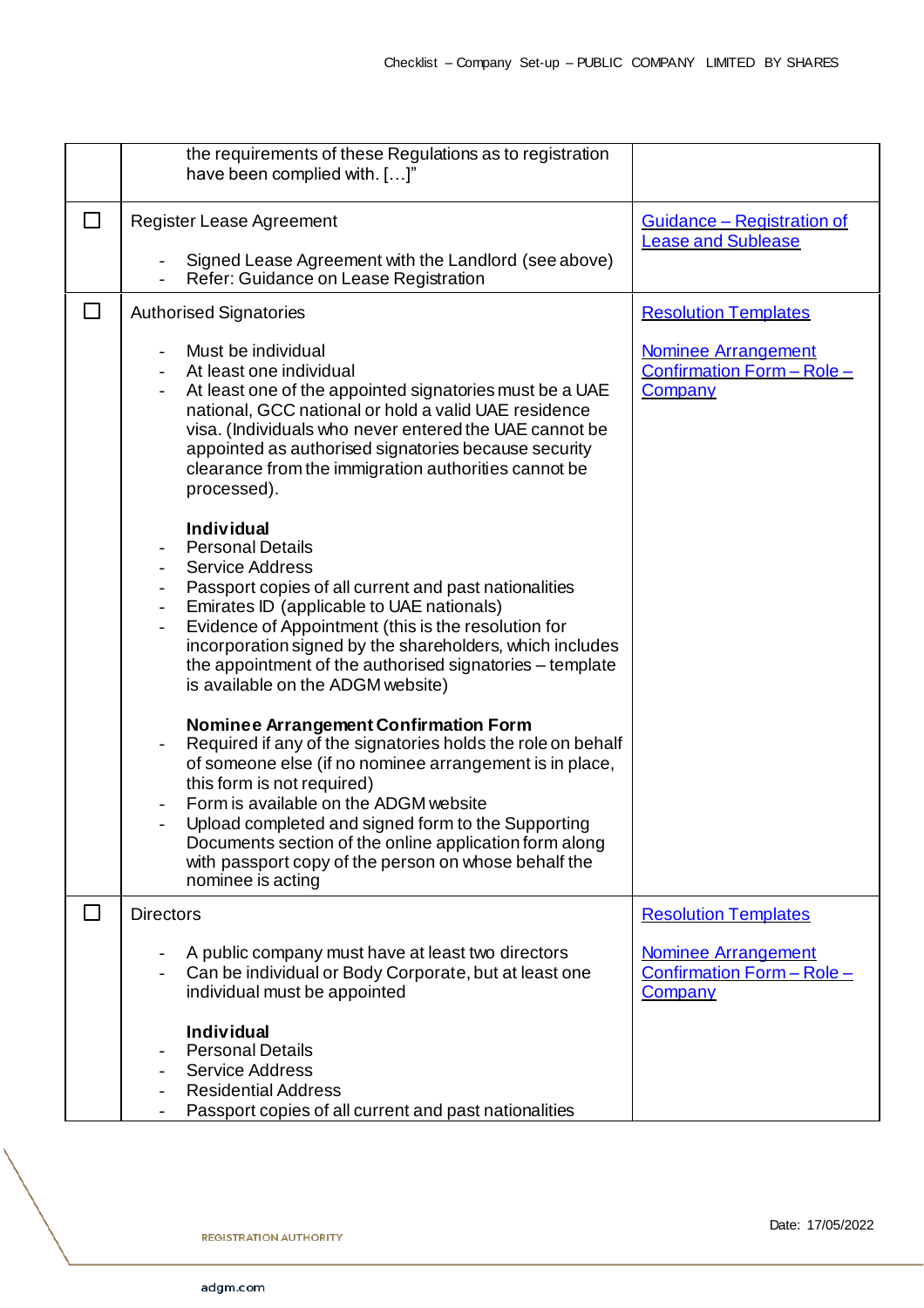| Proof of Residential Address (not more than 3 months<br>old, in the English language may be requested to verify<br>the residential address)<br>Evidence of Appointment (this is the resolution signed by<br>the shareholders, which includes the appointment of the<br>directors – template is available on the ADGM website)                                                                                                                                                                                                                                                                                                                                                                                                                                                                                                                                                                                                                                                                                                                                                                                                                                                                                                                                                                                                                                                                                                                                                                 |  |
|-----------------------------------------------------------------------------------------------------------------------------------------------------------------------------------------------------------------------------------------------------------------------------------------------------------------------------------------------------------------------------------------------------------------------------------------------------------------------------------------------------------------------------------------------------------------------------------------------------------------------------------------------------------------------------------------------------------------------------------------------------------------------------------------------------------------------------------------------------------------------------------------------------------------------------------------------------------------------------------------------------------------------------------------------------------------------------------------------------------------------------------------------------------------------------------------------------------------------------------------------------------------------------------------------------------------------------------------------------------------------------------------------------------------------------------------------------------------------------------------------|--|
| <b>Body Corporate</b><br><b>Entity Details</b><br>$\overline{\phantom{a}}$<br><b>Registered Office Address</b><br>Certificate of Incorporation/Registration (foreign language<br>documents must be accompanied by certified legal<br>translation to the English language)<br>Register of members (recently certified as a true copy by<br>one of the incumbent directors or company secretary, or<br>registered agent, not more than three months ago, foreign<br>language documents must be accompanied by certified<br>legal translation to the English language)<br>Register of directors (recently certified as a true copy by<br>one of the incumbent directors or company secretary, or<br>registered agent, not more than three months ago, foreign<br>language documents must be accompanied by certified<br>legal translation to the English language)<br>Evidence of Appointment (this is the resolution signed by<br>the shareholders, which includes the appointment of the<br>directors – template is available on the ADGM website)<br><b>Nominee Arrangement Confirmation Form</b><br>Required if any of the directors holds the role on behalf of<br>someone else (if no nominee arrangement is in place, this<br>form is not required)<br>Form is available on the ADGM website<br>Upload completed and signed form to the Supporting<br>Documents section of the online application form along<br>with passport copy of the person on whose behalf the<br>nominee is acting |  |
| <b>Resolution Templates</b><br>Secretary                                                                                                                                                                                                                                                                                                                                                                                                                                                                                                                                                                                                                                                                                                                                                                                                                                                                                                                                                                                                                                                                                                                                                                                                                                                                                                                                                                                                                                                      |  |
| A public company must have a secretary.<br><b>Nominee Arrangement</b><br>Can be individual or Body Corporate<br>Confirmation Form - Role -<br>Company<br><b>Individual</b><br><b>Personal Details</b><br><b>Service Address</b><br>Passport copies of all current and past nationalities<br>$\overline{\phantom{0}}$<br>Evidence of Appointment (this is the resolution signed by<br>$\overline{\phantom{a}}$<br>all shareholders, foreign language documents must be<br>accompanied by certified legal translation to the English<br>language)                                                                                                                                                                                                                                                                                                                                                                                                                                                                                                                                                                                                                                                                                                                                                                                                                                                                                                                                               |  |
| <b>Body Corporate</b>                                                                                                                                                                                                                                                                                                                                                                                                                                                                                                                                                                                                                                                                                                                                                                                                                                                                                                                                                                                                                                                                                                                                                                                                                                                                                                                                                                                                                                                                         |  |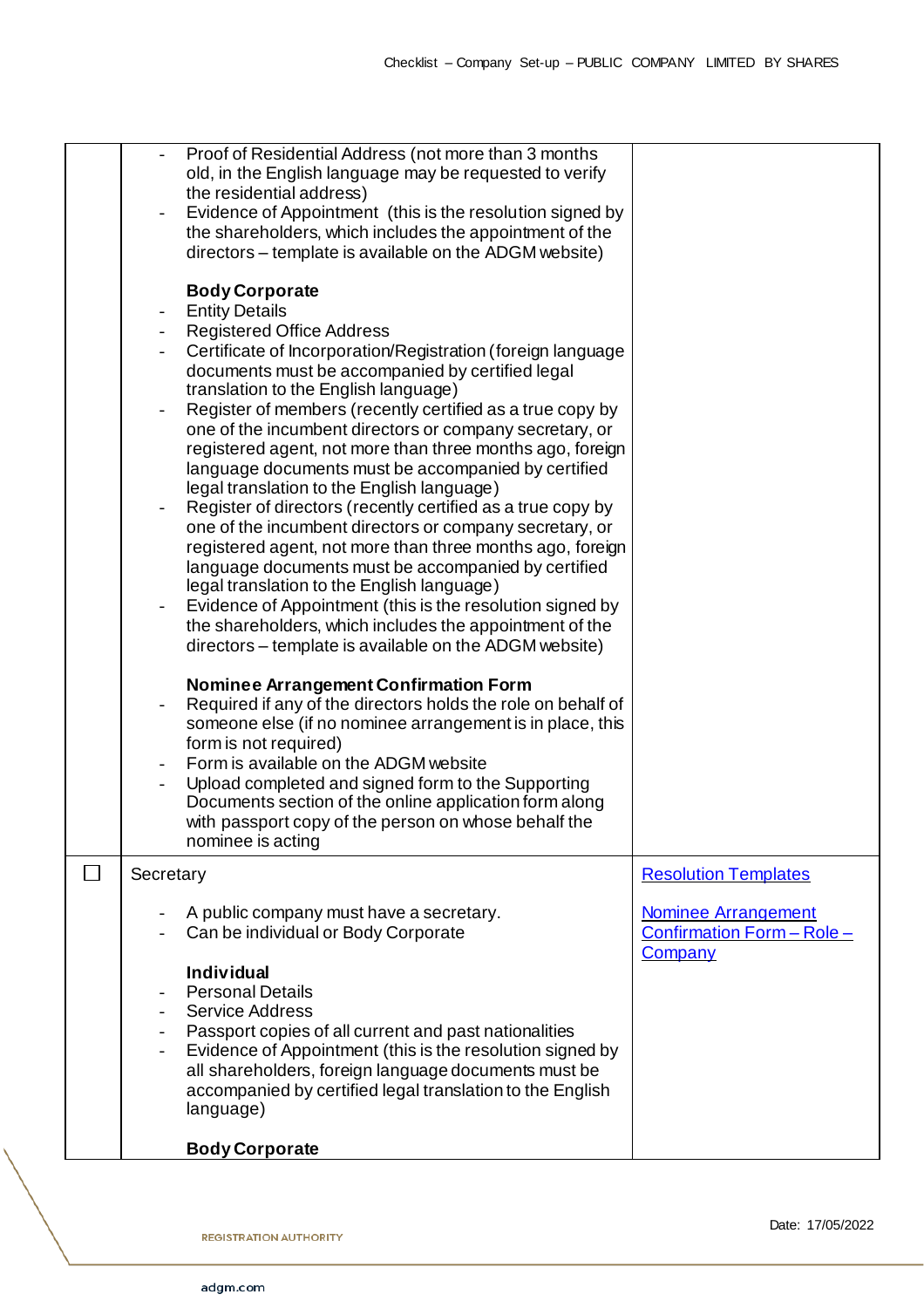|  | <b>Entity Details</b>                                       |                             |
|--|-------------------------------------------------------------|-----------------------------|
|  | <b>Registered Office Address</b>                            |                             |
|  | Certificate of Incorporation/Registration (foreign language |                             |
|  | documents must be accompanied by certified legal            |                             |
|  | translation to the English language)                        |                             |
|  | Register of members (recently certified as a true copy by   |                             |
|  | one of the incumbent directors or company secretary, or     |                             |
|  | registered agent, not more than three months ago, foreign   |                             |
|  | language documents must be accompanied by certified         |                             |
|  | legal translation to the English language)                  |                             |
|  | Register of directors (recently certified as a true copy by |                             |
|  | one of the incumbent directors or company secretary, or     |                             |
|  | registered agent, not more than three months ago, foreign   |                             |
|  | language documents must be accompanied by certified         |                             |
|  | legal translation to the English language)                  |                             |
|  | Evidence of Appointment (this is the resolution signed by   |                             |
|  | the shareholders, which includes the appointment of the     |                             |
|  | directors – template is available on the ADGM website)      |                             |
|  |                                                             |                             |
|  | <b>Nominee Arrangement Confirmation Form</b>                |                             |
|  | Required if any of the secretaries holds the role on behalf |                             |
|  | of someone else (if no nominee arrangement is in place,     |                             |
|  | this form is not required)                                  |                             |
|  | Form is available on the ADGM website                       |                             |
|  | Upload completed and signed form to the Supporting          |                             |
|  | Documents section of the online application form along      |                             |
|  | with passport copy of the person on whose behalf the        |                             |
|  | nominee is acting                                           |                             |
|  | Shareholders                                                | <b>Resolution Templates</b> |
|  |                                                             |                             |
|  | Can be individual or Body Corporate                         | <b>Nominee Arrangement</b>  |
|  |                                                             | <b>Confirmation Form</b>    |
|  | <b>Individual</b>                                           |                             |
|  | <b>Personal Details</b>                                     |                             |
|  | <b>Service Address</b>                                      |                             |
|  | Passport copies of all current and past nationalities       |                             |
|  | Resolution authorizing Incorporation/Registration of        |                             |
|  | ADGM Entity and Evidence of Appointment (this is the        |                             |
|  | resolution signed by the sole individual shareholder or     |                             |
|  | jointly by all individual shareholders - template is        |                             |
|  | available on the ADGM website)                              |                             |
|  | <b>Body Corporate</b>                                       |                             |
|  | <b>Entity Details</b>                                       |                             |
|  | <b>Registered Office Address</b>                            |                             |
|  | Certificate of Incorporation/Registration (foreign language |                             |
|  | documents must be accompanied by certified legal            |                             |
|  | translation to the English language)                        |                             |
|  | Register of members recently (certified as a true copy by   |                             |
|  |                                                             |                             |
|  | one of the incumbent directors or company secretary, or     |                             |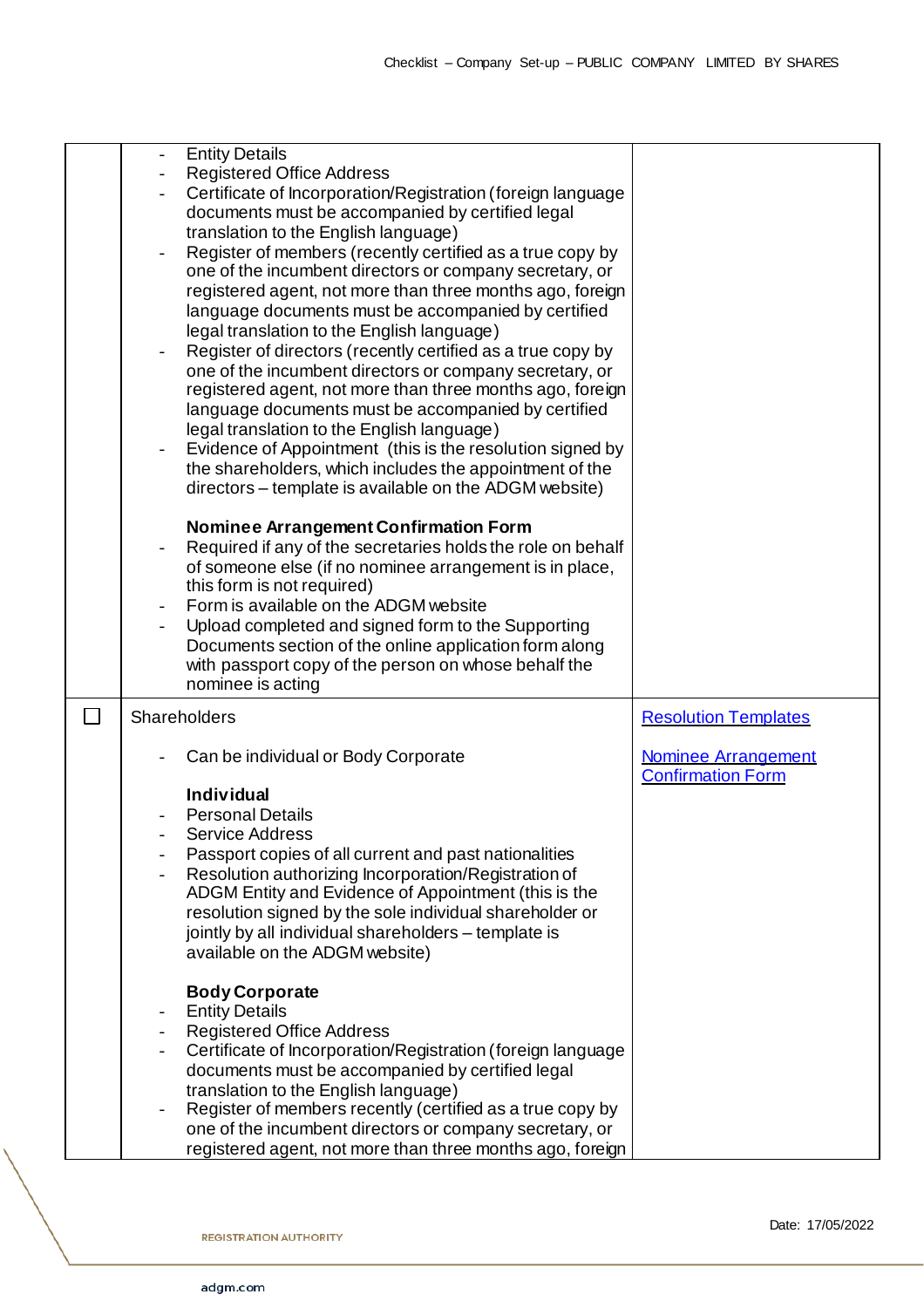|               | language documents must be accompanied by certified<br>legal translation to the English language)<br>Register of directors (recently certified as a true copy by<br>one of the incumbent directors or company secretary, or<br>registered agent, not more than three months ago, foreign<br>language documents must be accompanied by certified<br>legal translation to the English language)<br>Evidence of Appointment (separate board resolution<br>required for each body corporate shareholder, which<br>includes the appointment of the directors - template is<br>available on the ADGM website)<br>Note: In case there is a combination of body corporate<br>and individual shareholders, then a separate resolution is<br>required from each body corporate shareholder and a<br>separate joint resolution from the individual shareholders. |                              |
|---------------|-------------------------------------------------------------------------------------------------------------------------------------------------------------------------------------------------------------------------------------------------------------------------------------------------------------------------------------------------------------------------------------------------------------------------------------------------------------------------------------------------------------------------------------------------------------------------------------------------------------------------------------------------------------------------------------------------------------------------------------------------------------------------------------------------------------------------------------------------------|------------------------------|
|               | Nominee Arrangement Confirmation Form<br>Required if any of the shareholders holds the role on<br>behalf of someone else (if no nominee arrangement is in<br>place, this form is not required)<br>Form is available on the ADGM website<br>Upload completed and signed form to the Supporting<br>Documents section of the online application form along<br>with passport copy of the person on whose behalf the<br>nominee is acting                                                                                                                                                                                                                                                                                                                                                                                                                  |                              |
| $\mathcal{L}$ | <b>Share Capital</b>                                                                                                                                                                                                                                                                                                                                                                                                                                                                                                                                                                                                                                                                                                                                                                                                                                  | <b>Companies Regulations</b> |
|               | Minimum allotted share capital is 50,000 US dollars.                                                                                                                                                                                                                                                                                                                                                                                                                                                                                                                                                                                                                                                                                                                                                                                                  |                              |
|               |                                                                                                                                                                                                                                                                                                                                                                                                                                                                                                                                                                                                                                                                                                                                                                                                                                                       |                              |
| $\Box$        | <b>Proof of Capital Deposit</b>                                                                                                                                                                                                                                                                                                                                                                                                                                                                                                                                                                                                                                                                                                                                                                                                                       |                              |
|               | Proof of capital deposit into the company's bank account<br>is required before the applicants can apply for a trading<br>certificate post incorporation.                                                                                                                                                                                                                                                                                                                                                                                                                                                                                                                                                                                                                                                                                              |                              |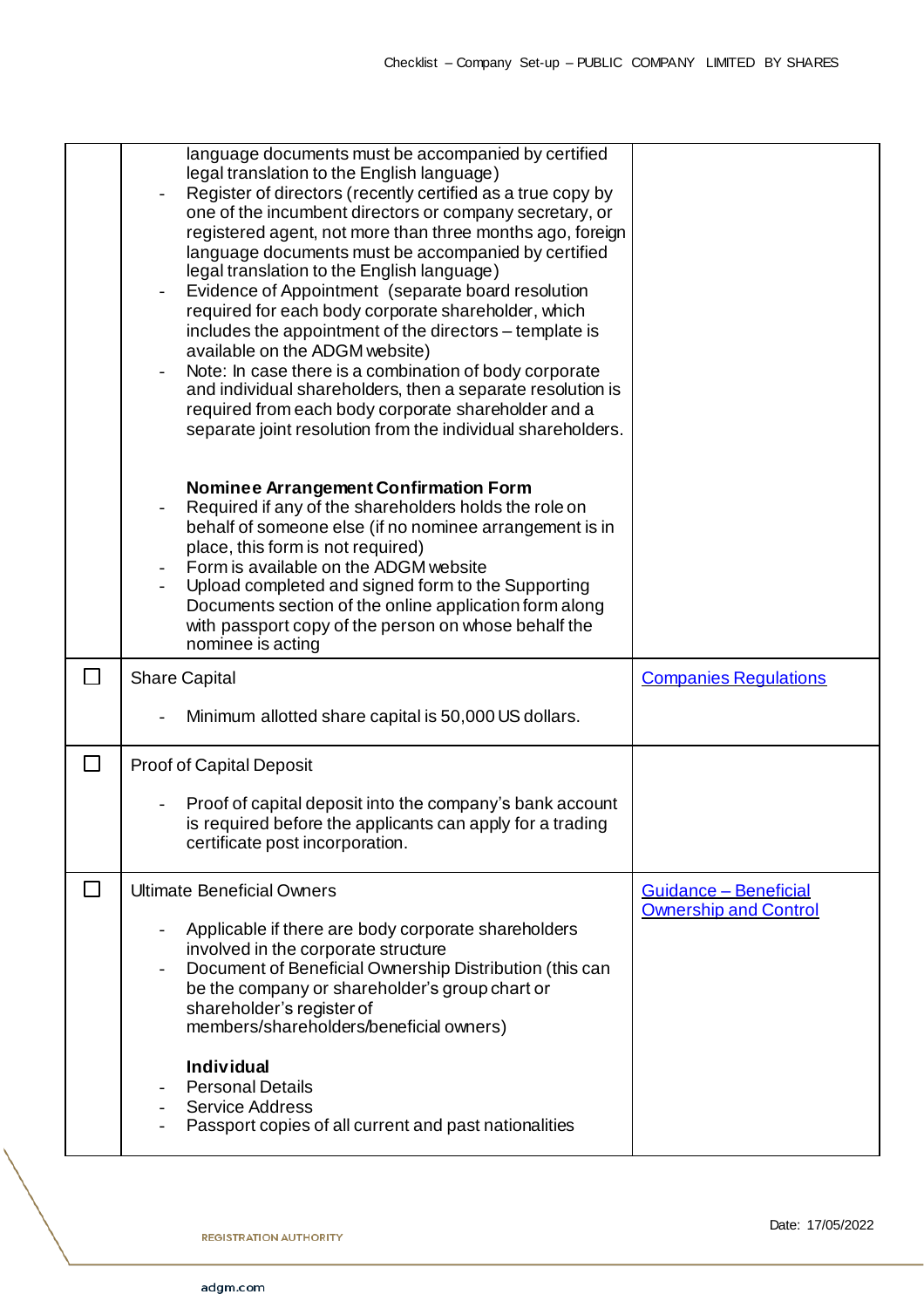|        | <b>Body Corporate</b><br><b>Entity Details</b><br><b>Registered Office Address</b><br>Certificate of Incorporation/Registration (foreign language<br>documents must be accompanied by certified legal<br>translation to the English language)<br>Register of shareholders (recently certified as a true copy<br>by one of the incumbent directors or company secretary,<br>or registered agent, not more than three months ago,<br>foreign language documents must be accompanied by<br>certified legal translation to the English language)<br><b>Nominee Arrangement Confirmation Form</b> |                                                                |
|--------|----------------------------------------------------------------------------------------------------------------------------------------------------------------------------------------------------------------------------------------------------------------------------------------------------------------------------------------------------------------------------------------------------------------------------------------------------------------------------------------------------------------------------------------------------------------------------------------------|----------------------------------------------------------------|
|        | Required if any of the shareholders holds the role on<br>behalf of someone else (if no nominee arrangement is in<br>place, this form is not required)<br>Form is available on the ADGM website<br>Upload completed and signed form to the Supporting<br>Documents section of the online application form along<br>with passport copy of the person on whose behalf the<br>nominee is acting                                                                                                                                                                                                  |                                                                |
| $\Box$ | Anti-Money Laundering Manual and Money Laundering<br><b>Reporting Officer (MLRO)</b>                                                                                                                                                                                                                                                                                                                                                                                                                                                                                                         | <b>Anti-Money Laundering and</b><br><b>Sanctions Rules and</b> |
|        | Applicable only if the company will conduct any of the<br>following activities:                                                                                                                                                                                                                                                                                                                                                                                                                                                                                                              | Guidance                                                       |
|        | Real estate developer or agency transacting in the<br>٠<br>buying/selling of real property<br>Law Firm<br>$\bullet$<br><b>Notary Firm</b><br>$\bullet$<br>Other Independent Legal business<br><b>Accounting Firm</b><br>Audit or insolvency Firm<br><b>Company Service Provider</b>                                                                                                                                                                                                                                                                                                          | <b>Guidance - AML Manual</b>                                   |
|        | Must appoint one MLRO<br>$\overline{\phantom{a}}$<br>MLRO must hold a valid UAE residence visa                                                                                                                                                                                                                                                                                                                                                                                                                                                                                               |                                                                |
|        | <b>MLRO</b><br><b>Personal Details</b><br>Role, Experience and Qualifications details (must be<br>related to AML function)<br>Service Address and contact details<br>Passport copy<br>UAE residence visa copy<br><b>CV</b><br><b>Proof of Qualifications/Certifications</b>                                                                                                                                                                                                                                                                                                                  |                                                                |
|        | <b>AML Manual</b>                                                                                                                                                                                                                                                                                                                                                                                                                                                                                                                                                                            |                                                                |

REGISTRATION AUTHORITY NAMES AND REGISTRATION AUTHORITY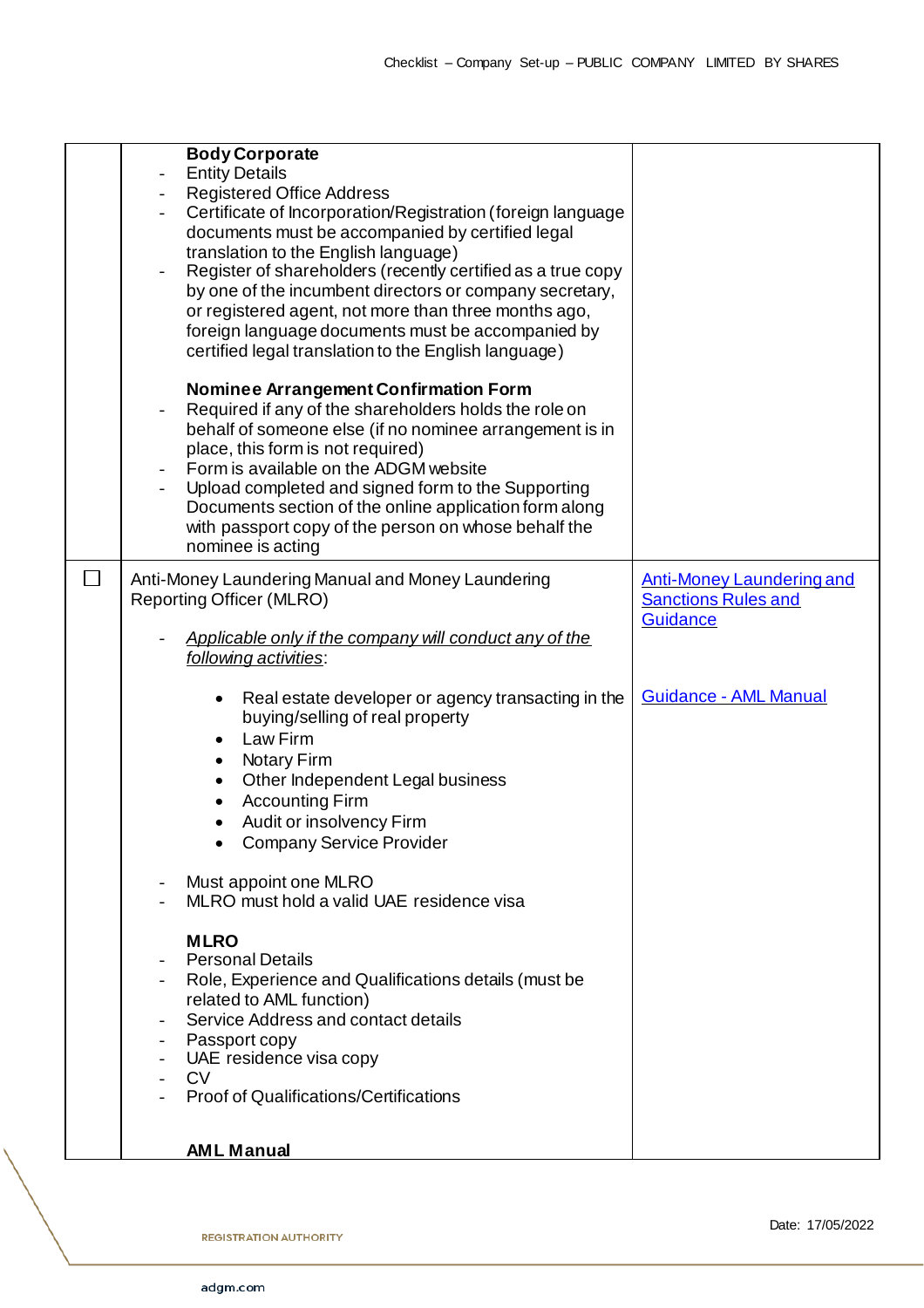| Refer ADGM AML and Sanction Rules and Guidance<br>Refer Guidance - AML Manual                                                                                                                                                                                                     |                                                     |
|-----------------------------------------------------------------------------------------------------------------------------------------------------------------------------------------------------------------------------------------------------------------------------------|-----------------------------------------------------|
| Data Protection and Data Protection Contact Person<br>Must provide details of the contact person<br>Complete all applicable questions<br>Refer to the Data Protection Guidance Note<br><b>DP Contact Person</b><br><b>Personal Details</b><br>Service Address and contact details | <b>Guidance - Data Protection</b>                   |
| Source of wealth Declaration Form<br>With relevant supporting documents may be requested by<br>the ADGM RA depending on the risk rating attributed to<br>the application form                                                                                                     | <b>Sources of Wealth</b><br><b>Declaration Form</b> |

### **REGISTRATION OF COMPANY – INITIAL REGISTRATION FEES – NON-FINANCIAL PUBLIC COMPANY LIMITED BY SHARES**

| <b>Description</b>                                                                                                                                                                                                                                                                                                                               | <b>Amount</b>     |
|--------------------------------------------------------------------------------------------------------------------------------------------------------------------------------------------------------------------------------------------------------------------------------------------------------------------------------------------------|-------------------|
| <b>Business Application</b>                                                                                                                                                                                                                                                                                                                      | <b>USD 300</b>    |
| Application for reserving a name                                                                                                                                                                                                                                                                                                                 | <b>USD 200</b>    |
| Application for incorporation of a company                                                                                                                                                                                                                                                                                                       | <b>USD 1,500</b>  |
| <b>Issuance of commercial license</b>                                                                                                                                                                                                                                                                                                            | <b>USD 4,000</b>  |
| <b>Business Activity Fee</b>                                                                                                                                                                                                                                                                                                                     | <b>USD 4,000</b>  |
| Data Protection                                                                                                                                                                                                                                                                                                                                  | <b>USD 300</b>    |
| <b>Total</b>                                                                                                                                                                                                                                                                                                                                     | <b>USD 10,300</b> |
| Please note that the above fees are excluding the following:<br><b>Office Rent</b><br>Lease registration fees amounting to USD 100 per lease<br>year subject to the ADGM RA's review of the lease<br>Fees for establishment card and UAE residence visas<br>For further information, please access the <b>ADGM RA Schedule of</b><br><b>Fees</b> |                   |